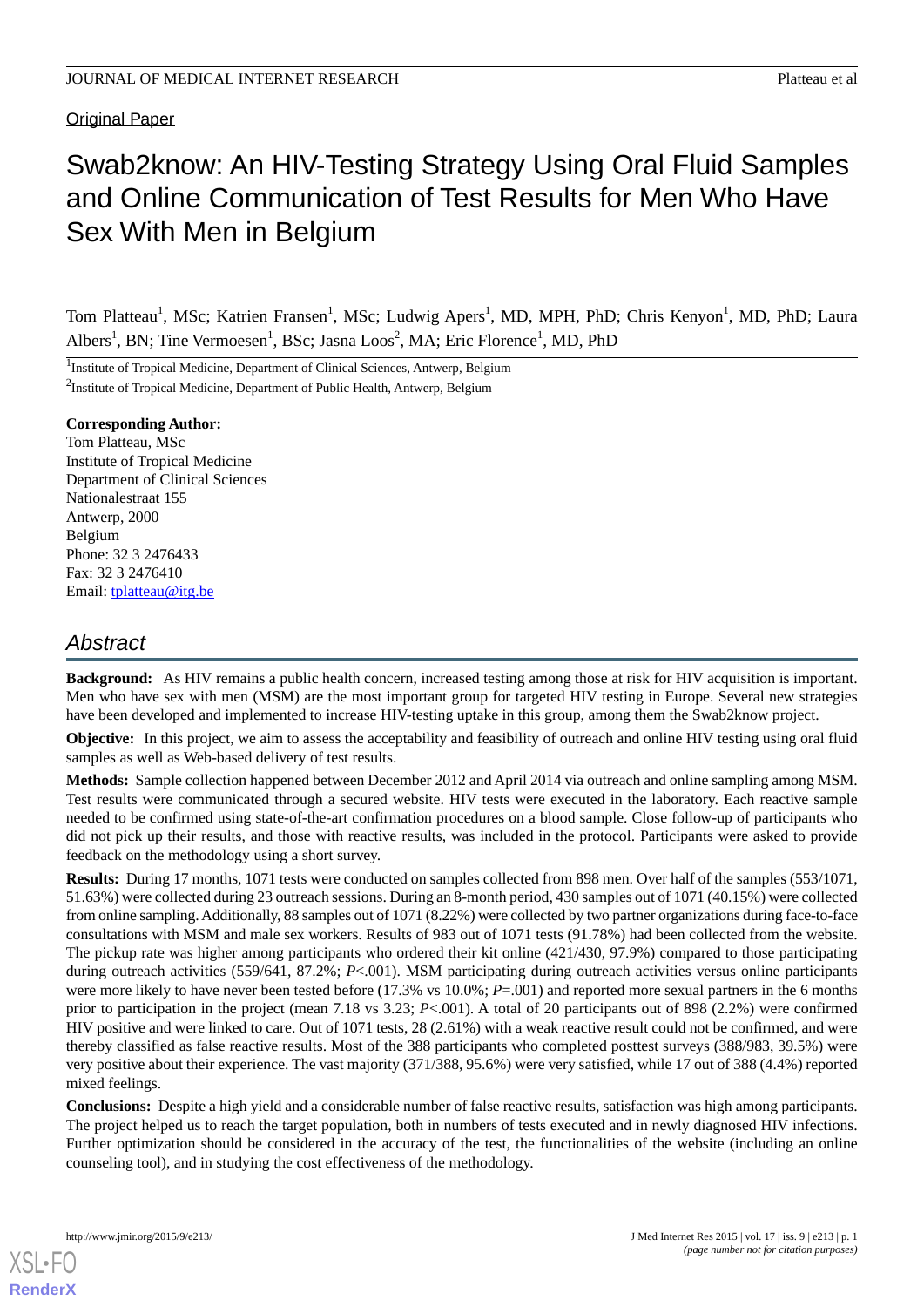*(J Med Internet Res 2015;17(9):e213)* doi:  $10.2196/$ jmir.4384

#### **KEYWORDS**

HIV; men who have sex with men; MSM; self-sampling; oral fluid; online testing

#### *Introduction*

HIV remains an important public health problem. In the European Union, 29,157 new HIV infections were reported in 2013, an incidence of 5.7 per 100,000 inhabitants [\[1](#page-6-0)]. A total of 42% of new infections were among men who have sex with men (MSM). Countries with the highest incidence were Estonia (24.6 per 100,000 inhabitants), Latvia (16.8), Portugal (10.4), and Belgium (10.0) [\[1](#page-6-0)].

Promoting HIV testing is an integral part of the 90-90-90 Joint United Nations Programme on HIV/AIDS (UNAIDS) plan to end the AIDS epidemic by 2030. In terms of this plan, 90% of all people living with HIV should know their HIV status, 90% should be on treatment, and 90% of these should be virologically suppressed [[2\]](#page-6-1). Part of the rationale for this strategy is that intensified HIV testing contributes to earlier commencement of antiretroviral therapy (ART) which in turn leads to reduced HIV transmission via reducing the HIV viral load [\[3](#page-6-2)]. HIV diagnosis also leads to behavioral changes in sexual risk taking in a majority of newly diagnosed persons [\[4](#page-6-3)].

Increased HIV testing among those at risk is a key way of achieving the required target of 90% of HIV-infected people knowing their HIV status. The traditional HIV test is offered voluntarily and confidentially by a medically trained health care professional in a health care setting with a strong emphasis on the patient's informed consent [[5\]](#page-6-4). Counseling and test results are provided by trained health care workers during a face-to-face consultation [\[6](#page-6-5)]. This approach may remain the standard for most people. However, HIV has reached endemic proportions among MSM in the industrial world, with incidence rates of 2 to 3% per year, and prevalence between 10 and 30% [[7\]](#page-7-0). These men are generally well informed about HIV [[8\]](#page-7-1) and in certain groups of MSM, pretest counseling was found to be "repetitive" and "unnecessary" [\[9](#page-7-2)]. For these men, alternative HIV testing strategies can be considered. One study found that oral fluid testing is preferred by MSM above giving blood samples [[10\]](#page-7-3). It has also recently been found to be reliable for diagnostic use in groups with an HIV prevalence over 1% [[11\]](#page-7-4) like MSM, and several research projects in clinical settings have shown promising results for HIV tests on oral fluid samples [[12](#page-7-5)[,13](#page-7-6)].

Rapid HIV tests, decentralized HIV testing (ie, outreach and community-based testing), and self-testing are additional alternatives. Rapid tests are used in a variety of settings, including primary health care settings [\[14](#page-7-7),[15\]](#page-7-8), emergency departments  $[16,17]$  $[16,17]$  $[16,17]$  $[16,17]$ , and in dental clinics  $[18]$  $[18]$ . Their advantage is that clients receive their results at the time of their visit [[19\]](#page-7-12). A major disadvantage is that in low-HIV-prevalence settings they give a relatively high proportion of false positive results [[13\]](#page-7-6). Outreach testing targeting MSM has been implemented in clubs, bars, and bath houses [[20-](#page-7-13)[22](#page-7-14)], as well as at large-scale events, such as Gay Pride festivals [[23\]](#page-7-15). Community-based testing among MSM is increasing in recent years [[24,](#page-7-16)[25](#page-7-17)]. In

 $XS$  $\cdot$ FC **[RenderX](http://www.renderx.com/)**

Europe, an increasing number of community-based testing centers (ie, Checkpoints) have been established [\[26](#page-7-18),[27\]](#page-7-19). Self-tests for HIV that can be ordered through the Internet are the most recent development in this field [\[28](#page-8-0)]. The only US Food and Drug Administration (FDA)-licensed oral fluid-based rapid test is OraQuick ADVANCE Rapid HIV-1/2 Antibody test [[29\]](#page-8-1). The FDA approved the use of this test for home use in July 2012 [[30\]](#page-8-2), despite its relatively high risk of false positive results [[31\]](#page-8-3), especially among lower-risk groups [[13\]](#page-7-6). The quality of other test kits that can be ordered online is largely unknown due to their lack of certification. The advantages of self-testing include increased convenience and heightened privacy [[28\]](#page-8-0). The difficulty of ensuring linkage to care in the case of a positive result is a weakness of these tests. In a recent review, supervised and unsupervised self-testing strategies were found to be highly acceptable and preferred, but all studies lacked an evaluation of posttest linkage to counseling and care [[32\]](#page-8-4). Internet-based testing can therefore be an alternative, where posttest linkage is part of the process. The willingness to use Internet-based HIV-testing strategies was high in recently published quantitative and qualitative studies [\[33](#page-8-5)[,34](#page-8-6)]. To address MSM's testing needs, we developed the Swab2know project [[35\]](#page-8-7). This project combines two strategies to increase HIV-testing uptake among MSM: outreach HIV-test sessions and free online testing. In both strategies, samples are collected using oral fluid collection devices and test results are communicated via secured website.

This nonrandomized, prospective descriptive study aimed at detecting new HIV cases among groups at risk for HIV/sexually transmitted infection (STI) acquisition. The secondary objective was to assess the acceptability and feasibility of an HIV-testing strategy with the use of self-administered oral fluid samples collected through outreach and online activities and Web-based delivery of test results.

# *Methods*

#### **Population and Settings**

The project targeted two main risk groups for HIV infection in Belgium: MSM and sub-Saharan African migrants (SAM) socializing in community venues. Only the data from MSM were used for this analysis; the findings for SAM will be published elsewhere.

Outreach sessions for MSM were organized in five types of venues, mostly situated in Antwerp: saunas/bathhouses, fetish scene venues, dancing/discotheque venues, outreach sessions organized during the World Outgames in Antwerp targeting athletes and supporters, and large-scale gay events.

Inclusion criteria were that participants had to identify themselves as MSM and be 18 years of age or older. Additional criteria were that participants had to be accepting of oral fluid sampling, sign informed consent forms, provide minimal information, and understand that the test, if positive, would only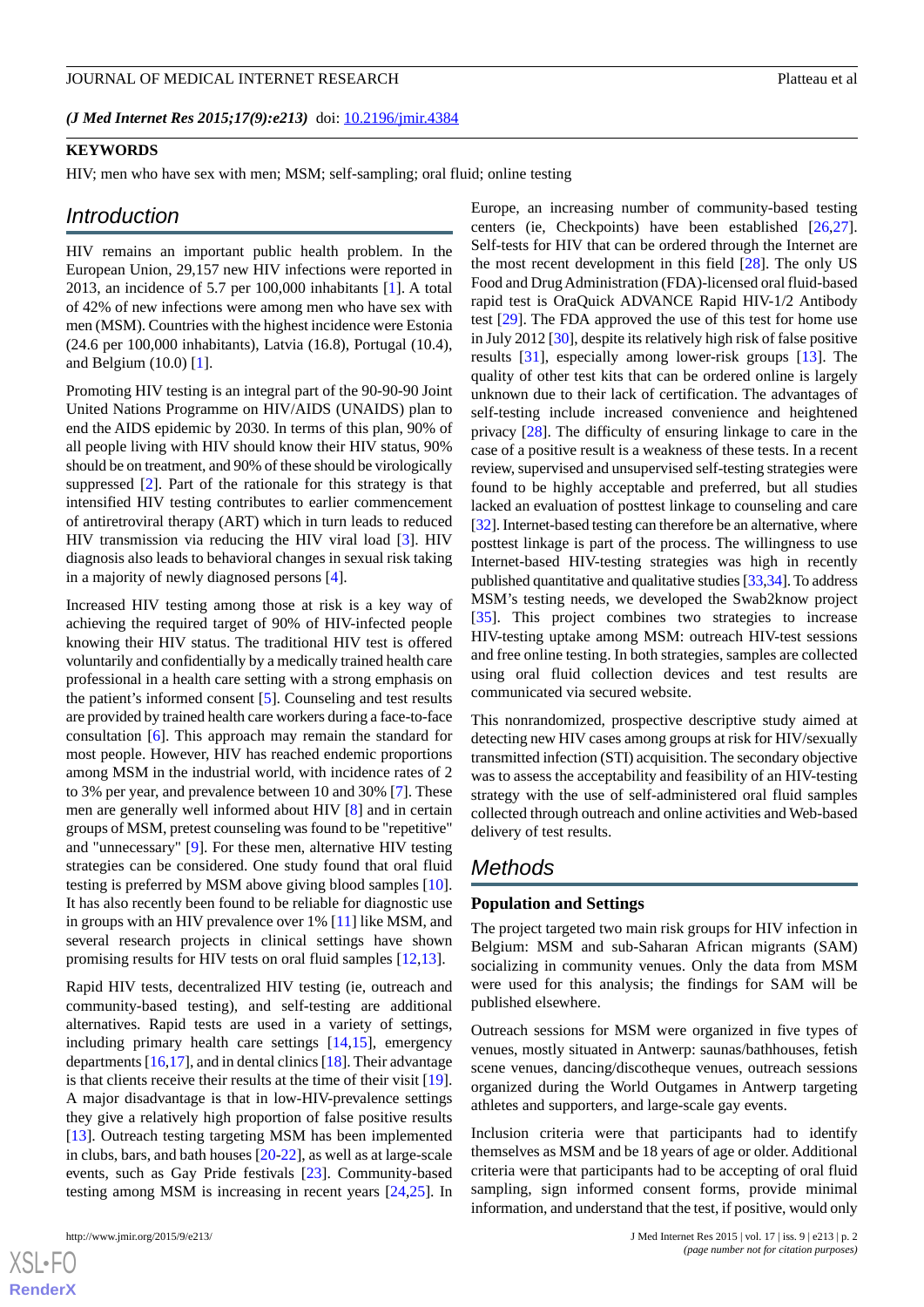be strongly indicative of HIV infection. Participants who were not willing to provide a mobile phone number or email address, were under 18 years of age, or were unable to sign the informed consent form were excluded from this project and redirected to standard testing facilities.

#### **Website**

A website, swab2know.be, has been specifically designed for this project [\[35](#page-8-7)]. The main aim of the website is to provide a platform where visitors can find information, prevention messages, order test kits, and collect their test results. This website is secured by means of the Secure Sockets Layer protocol, and holds a security certificate provided by Belnet—Belnet is the federal government organization that provides high-bandwidth Internet connection and services to Belgian universities, research centers, and government departments. The certificate confirms the identity of, and encrypts the communication between, the Swab2know Web server and the computer where the information is requested.

All online materials described in the Methods section are available through the study website [[35\]](#page-8-7).

#### **Sampling Procedures**

Outreach sessions took place in various MSM leisure venues. Field workers of Sensoa, a local prevention organization, announced the Swab2know session at the entrance. If clients decided to participate, they visited the Swab2know team in a separate room. All materials were available in Dutch, English, and French. After being informed and signing the informed consent (IC) form, baseline data using a self-administered pen-and-paper questionnaire (see [Multimedia Appendix 1](#page-6-6)) were gathered from participants and an online account was created. Each account was unique and linked with an email address and phone number. A generated password was sent automatically to the participant's email address. The oral fluid samples were self-collected by the participants under the supervision of study staff. All samples were identified by a unique sample code, which linked the sample with the personal account, the IC, and baseline data. Samples were kept at room temperature and were brought to the laboratory on the next working day.

Online recruitment happened on the website by occasional visitors who created an account and provided their email address and phone number. The project was advertised by prevention organizations and through articles and announcements in dedicated media, including gay-oriented websites and magazines and a Swab2know Facebook account. Participants provided consent by accepting the terms of the study. A sampling kit identified with a unique sample code was sent to the Belgian address of their choice. Participants took the oral fluid sample after having seen a short educational video on the website. Samples were sent to the lab with a prepaid envelope. The participants could also opt to collect their results during a face-to-face consultation.

## **HIV Test**

 $XS$  $\cdot$ FC **[RenderX](http://www.renderx.com/)**

The validation of the accuracy of the test has previously been evaluated in our AIDS Reference Laboratory at the Institute of Tropical Medicine (ITM) [[10\]](#page-7-3). Each sample underwent a

two-step HIV-test procedure. First, all samples were tested for HIV using Genscreen HIV-1/2 Version 2 by Bio-Rad (Marnes-la-Coquette, France) [\[36](#page-8-8)]. The results were classified as strong, weak, or nonreactive. In a second step, all nonreactive samples were checked for sample quality using a human IgG detection test. The quality of the oral fluid samples was measured using the IgG enzyme-linked immunosorbent assay (ELISA) quantification kit (Human IgG ELISA Immunology Consultants Laboratory, Inc, Portland, OR, USA). If the sample contained more than 3500 ng total IgG/mL, the nonreactive result was considered valid and ready to be communicated. Prior to uploading them onto the website, each result of the HIV test performed was technically validated by two persons, individually.

#### **Communication of the HIV Test Results**

Once the results of the HIV tests were known in the laboratory, they were uploaded onto the website. Upon uploading, participants received an email indicating that their result was available. Participants received one of four standardized messages (for full messages, see [Multimedia Appendices 2](#page-6-7)-[5\)](#page-6-8): (1) a strong reactive test result, strongly indicating HIV infection, to be confirmed by a blood sample, (2) a weak reactive result, indicating a probable false positive result or an early infection, to be confirmed by a blood sample, (3) a nonreactive result, indicating the absence of HIV infection, taking into account a window period of 3 months, and (4) an invalid result, with the suggestion to repeat the oral fluid sample or to take a state-of-the-art HIV test. In the case of a reactive result, a mobile phone number was provided for emergency counseling by a trained paramedic.

Participants who did not check their results were contacted by phone or email. All participants with a reactive result were contacted by phone within 24 hours of having read their results. The purpose of the call was to offer counseling and to arrange a further confirmation test and guarantee linkage to care. If confirmation did not take place at the organizing health care center, participants were contacted after the confirmation procedure to collect the final result.

#### **Repeated Testing**

Participants with a nonreactive test result, both through outreach and online participation, were offered the possibility to order a sampling package to be delivered to a Belgian address every 4 to 6 months, allowing frequent and repeated testing. For this purpose, a reminder email was sent 4 to 6 months after participation to the email address linked with the personal account.

#### **Acceptability of the Methodology**

In the delivery message of the test result, participants were asked to fill out an online self-administered survey. In this survey, participants provided information on their impression of the project as a whole (not good, mixed feelings, good) and whether they would participate again in the future (no, not sure, without hesitation).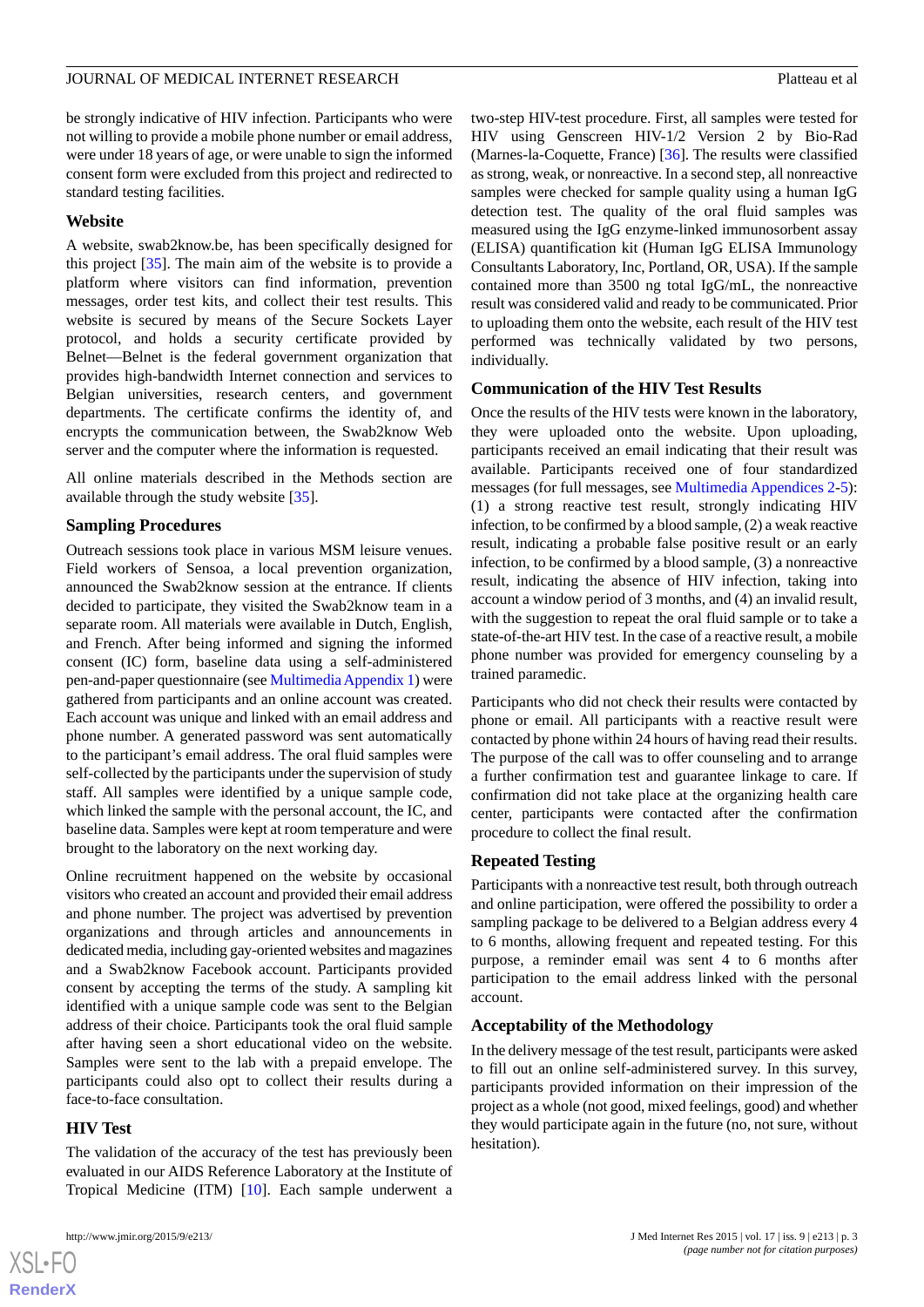# **Statistical Analysis**

Statistical analysis was performed using IBM SPSS version 22. Descriptive and univariate analyses were carried out. Chi-square tests were used for categorical variables and independent samples *t* tests for continuous variables. A significance level of 5% was applied.

# **Ethical Considerations**

The methodology was conceptualized in close collaboration with community-based prevention organizations targeting MSM and African communities.

Ethical approval was obtained from the Institutional Review Board at the ITM and the University Hospital in Antwerp.

# *Results*

# **Number of Performed Tests**

In a period of 17 months (December 2012-April 2014), 1082 tests were executed on samples collected through outreach activities and online ordering of sampling kits. A total of 11 tests were excluded from the analysis because the participants disclosed their HIV-positive status during the baseline survey. Data from 1071 tests from 898 participants were used for this

<span id="page-3-0"></span>**Table 1.** Characteristics of study participants.

analysis. A total of 4 persons participated 4 times, 16 participated 3 times, and 129 participated twice in this period. A total of 53 persons participated during outreach activities and ordered a sampling kit later in the project.

During 23 outreach sessions, 553 out of a total 1071 (51.63%) samples were collected. These sessions were organized in saunas/bathhouses (5 sessions), fetish scene venues (4 sessions), dancing/discotheque venues (8 sessions), during the World Outgames in Antwerp targeting athletes and supporters (3 sessions), and at other gay events (3 sessions). Additionally, 88 samples out of 1071 (8.22%) were collected by two partner organizations who used the project's methodology to facilitate HIV testing within their regular activities during face-to-face consultations with MSM and male sex workers. For the analysis, these samples were added to the *outreach* group. These 641 samples out of 1071 (59.85%) were collected from 609 men. From September 1, 2013, we offered people the possibility of ordering a sampling kit through the website. In the subsequent 8-month period, 430 samples out of 1071 (40.15%) were ordered online by 289 participants.

# **Participant Characteristics**

A description of the population with a comparison between the outreach and the online population is presented in [Table 1.](#page-3-0)

| Characteristic                                             |                    | Online participants $(n=430)$ ,<br>mean (SD) or $n$ (%) | Outreach participants (n=641),<br>mean $(SD)$ or $n$ $%$ ) | $\boldsymbol{P}$ |
|------------------------------------------------------------|--------------------|---------------------------------------------------------|------------------------------------------------------------|------------------|
| Age in years, mean (SD)                                    |                    | 34.3(10.2)                                              | 33.5(11.4)                                                 | .25              |
| Sexual partners, $n$ $(\frac{9}{6})$                       |                    |                                                         |                                                            | .07              |
|                                                            | Men                | 397 (92.3)                                              | 524 (81.7)                                                 |                  |
|                                                            | Men and women      | 30(7.0)                                                 | 52(8.1)                                                    |                  |
|                                                            | Women <sup>a</sup> | 3(0.7)                                                  | 0(0)                                                       |                  |
| Has a general practitioner/family doctor, n (%)            |                    | 389 (90.5)                                              | 558 (87.1)                                                 | .10              |
| Never tested for HIV, $n$ $(\%)$                           |                    | 43(10.0)                                                | 111(17.3)                                                  | .001             |
| Number of sexual partners in past 3 months,<br>mean $(SD)$ |                    | 3.23(5.02)                                              | 7.18 (13.53)                                               | < 0.001          |

<sup>a</sup>All participants reporting sexual contacts with women answered "transgender" on the question for gender.

# **Results Communication**

The vast majority (1057/1071, 98.69%) of test results were delivered through the website. A total of 14 out of 1071 results (1.31%) were delivered either by phone (mainly because the participants did not have access to email or Internet) (8/1071, 0.75%) or during a face-to-face consultation (6/1071, 0.56%). All results that were not communicated through the website stemmed from samples collected through outreach activities.

Overall, the results of 983 out of 1071 (91.78%) tests were effectively collected from the website. The pickup rate was significantly higher when the test had been ordered online (421/430, 97.9%) compared to the test performed during outreach activities (559/641, 87.2%; *P*<.001).

[Figure 1](#page-4-0) shows the number of nonreactive, weak reactive, and strong reactive test results, with confirmation test results from blood and linkage to care.

A total of 28 out of 44 (64%) weak reactive test results were not confirmed HIV positive, and were thereby classified as *false reactive* results.

Overall, 20 participants were confirmed as newly diagnosed with HIV and all of them were linked to care; this represents 2.2% (20/898) of all participants tested. A total of 6 newly diagnosed participants ordered their sampling kit online which put the new HIV infection rate in this group at 2.1% (6/289) while 14 were detected during outreach sessions; the new HIV infection rate for this group was 2.3% (14/609). This difference was not statistically significant (*P*=.83).

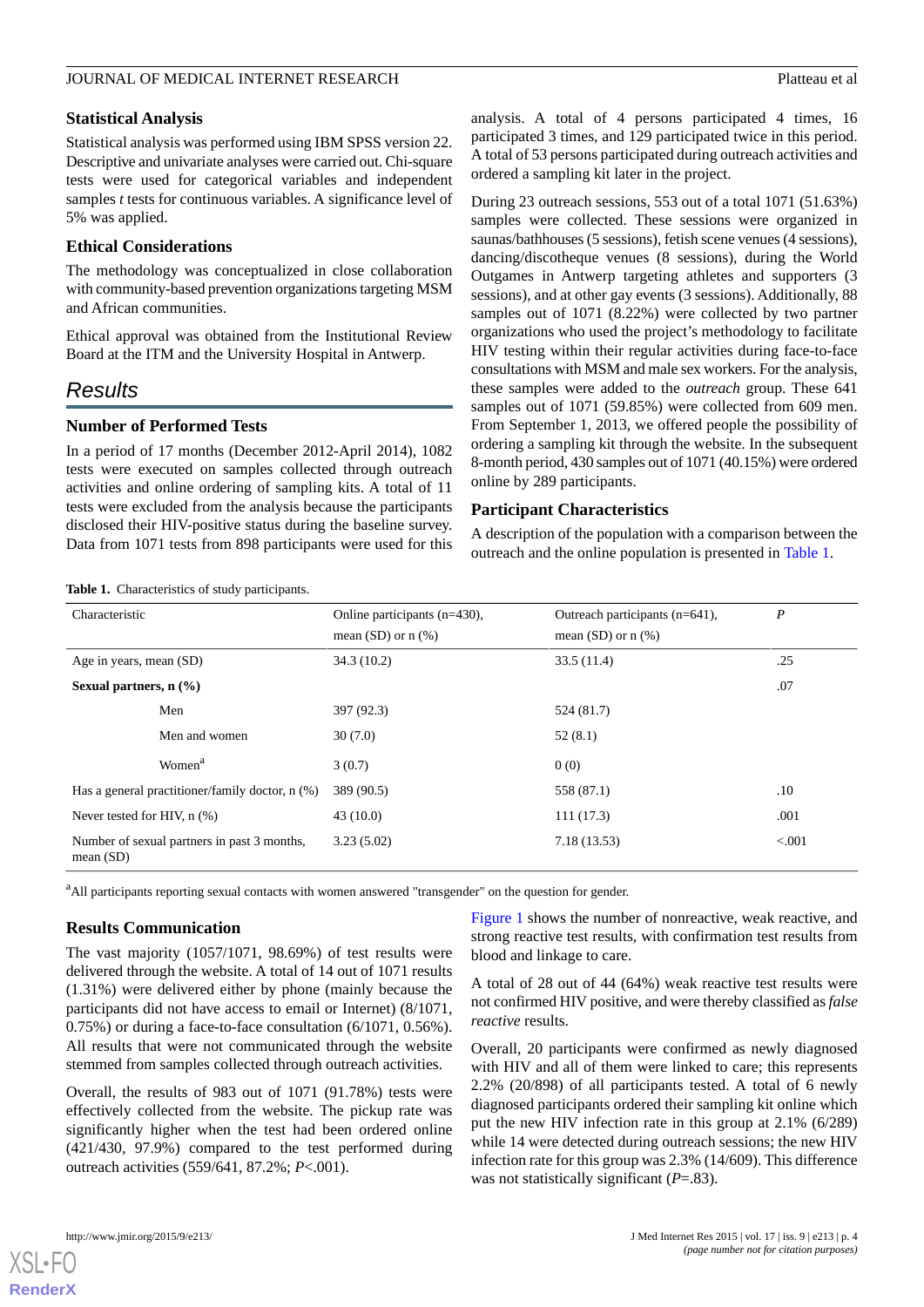<span id="page-4-0"></span>**Figure 1.** Flowchart of test results, confirmation, and follow-up for 1071 tests executed among MSM in the Swab2know study.



#### **Acceptability**

Of the 983 participants who collected their test results, 388 (39.5%) completed posttest surveys. The vast majority of participants (371/388, 95.6%) reported being very satisfied with the process while 17 out of 388 (4.4%) experienced mixed feelings taking part in the project. Whereas 48 out of 388 participants (12.4%) reported they would consider taking part again, most of the respondents (337/388, 86.9%) reported they would do so "without hesitation." Of the 388 respondents, 3 (0.8%) reported that they would not participate again in the future. One of them had been diagnosed with HIV through the project, which makes future participation redundant.

# *Discussion*

# **Principal Findings**

Results from recent surveys show that HIV self-testing is gaining momentum within the MSM community across the world [[34](#page-8-6)[,37](#page-8-9)]. This manuscript describes a low-threshold HIV-testing strategy combining oral fluid self-sampling, HIV testing in a specialized AIDS reference laboratory, and result delivery through a secured website with a solid linkage-to-care strategy.

Compared to the bulk of research on HIV self-testing and home-based testing, little has been published on the combination of self-sampling and the remote delivery of the test result. A recent project in the United Kingdom used a similar methodology to our project, but they performed tests on dried blood samples. Negative results were disclosed by text message while positive results were communicated by phone. They found a comparable rate of newly diagnosed HIV infections, successful linkage to care, and participant satisfaction [[38\]](#page-8-10).

We specifically chose oral fluid collection devices given their potential advantages: convenient and painless to collect, ideal for self-sampling, and very little risk of contamination during collection and sample transport. The potential problems associated with oral fluid testing are a lower sensitivity especially in detecting early infections and the fact that one cannot perform a confirmation test on the same sample because this needs to be done on a blood sample.

We also decided not to use a rapid test during outreach sessions despite good results described in similar settings [\[21](#page-7-20),[22\]](#page-7-14). This choice was motivated by two reasons. First, when a session is organized in leisure venues, the idea of receiving an HIV diagnosis on the spot could prevent clients from participating. Second, a reactive result requires thorough counseling and support, which are hard to deliver in these types of venues,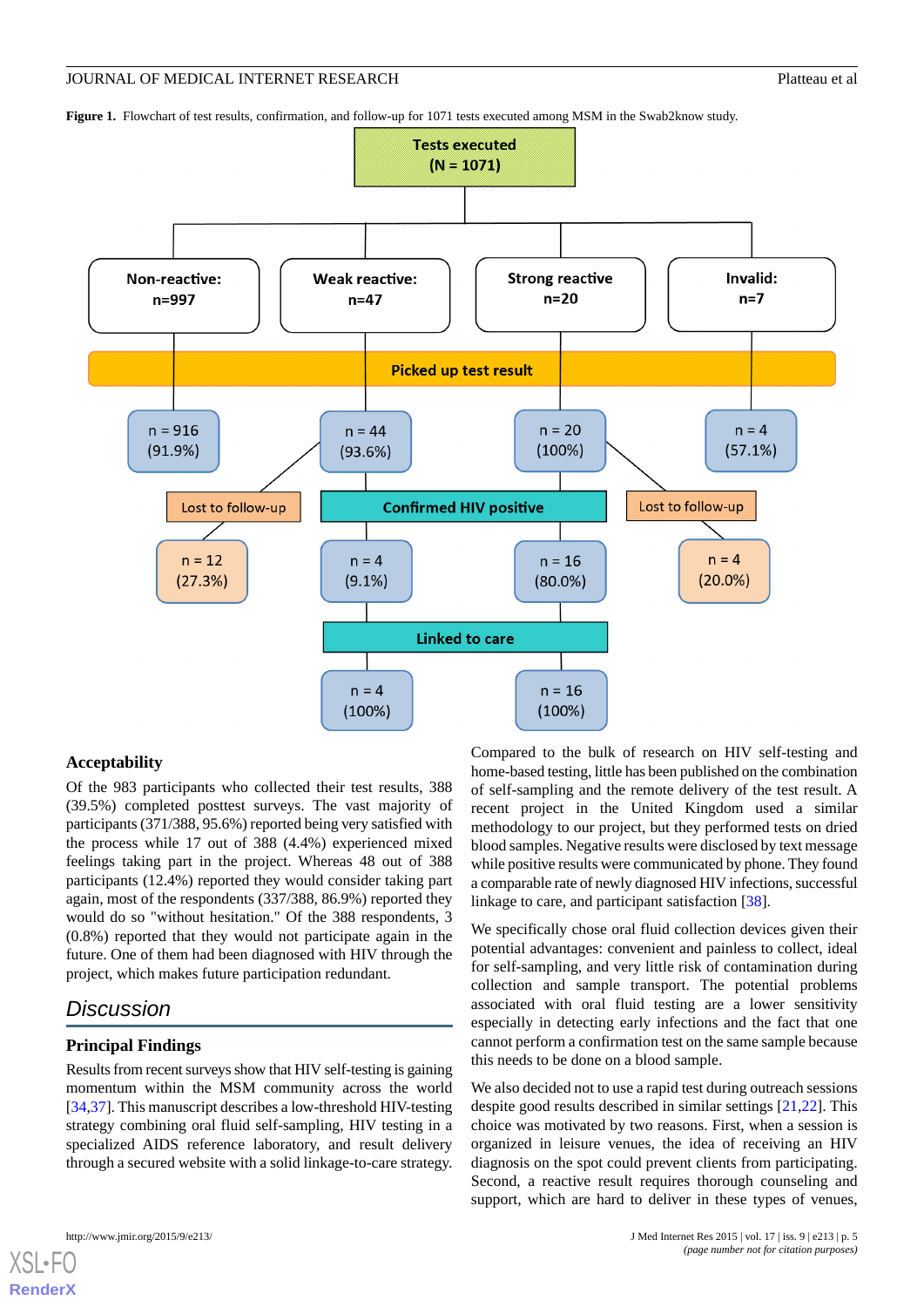especially when other participants are waiting to be tested. Our alternative strategy was to deliver the results via an online tool.

Acceptability and intended uptake of Internet-based HIV/STI-screening programs are high among high-risk groups in various settings [\[34](#page-8-6),[39\]](#page-8-11). Nevertheless using a website to communicate HIV test results has, to the best of our knowledge, not been reported before. It has several advantages over other communication strategies used in similar projects. The participant, not the health care provider, decides when to pick up the result. It is less time consuming and less intrusive than a phone call. It offers the possibility to provide information in addition to the HIV test result, such as information on the test window period, the importance of testing for other STIs, and the need to confirm the result in case of a reactive test. Compared to text messages, website communication opens up possibilities to develop automated counseling strategies tailored to the test results and the patient's profile in the future.

The self-sampling procedure produced samples of acceptable quality. A small minority of participants (all through online testing) provided an invalid sample. Satisfaction with the project was very high among participants; however, given the incomplete response rate to the satisfaction survey, we cannot exclude the possibility of a selection bias.

The project helped us to reach the target population, both in terms of the number of tests executed, and in the number of newly diagnosed HIV infections. The percentage of newly diagnosed participants (2.2%) was higher than expected. As recently reported, 6% of Belgian MSM tested in a variety of nightlife settings are HIV positive [[40\]](#page-8-12), of whom 14.3% are unaware of their HIV-positive status. Applying these figures, we expected to diagnose 9 new HIV infections (14.3% of 6% of 1071 tests) compared to the 20 new HIV diagnoses in this project. This may be an indication that we succeeded in attracting the population at highest risk of acquiring HIV. All new cases were successfully linked to HIV care, which is a crucial aspect of the HIV treatment cascade, and a great asset of the project compared to self-testing. Moreover, with a yield of 2.2% of participants (20/898) newly diagnosed with HIV in this project, its method can be considered as cost effective—HIV testing in populations where the prevalence is greater than 0.1% is considered cost effective [\[41](#page-8-13),[42\]](#page-8-14).

An additional benefit of the project was that the partners from 3 participants were newly diagnosed in the organizing health center during the course of the project. They were not included in this analysis.

The proportion of participants who were never tested before was considerable. Of 898 participants, 154 (17.1%) answered that they had never been tested for HIV before. This percentage indicates that online and outreach testing may facilitate HIV testing for MSM who experience difficulties in taking a test using the existing structures, and therefore do not get tested.

#### **Limitations**

As observed previously with oral fluid testing protocols, the proportion of *false reactive* test results was substantial (2.7%) [[13\]](#page-7-6). Taking into account the impact of a reactive result on

people's lives, these *false reactive* results should be minimized. Despite this problem, 4 of 6 participants with a *false reactive* result who provided feedback using the acceptability questionnaire answered that they were "very satisfied" with the project and would "without hesitation" participate again. The other 2 participants reported "mixed feelings" about the project: one said he would not and one said he would consider participating again. It remains crucial that participants with a weak reactive result see a physician to confirm or refute the result. A minority of participants with a weak reactive result were confirmed HIV positive (4/32, 13%).

A considerable number of participants were lost to follow-up in the course of the project. Whereas a loss to follow-up does not mean that participants were not linked to care (some may have visited their general practitioner), we should aim to minimize this proportion.

The yield of this screening project was high; however, contacting and motivating participants to pick up their results required more intensive follow-up than expected. Although the workload for the paramedical staff was much less than with the standard-of-care counseling method, this aspect should not be underestimated in such projects. Further studies should investigate whether such strategies are cost effective in detecting new HIV infections in high-risk groups.

#### **Next Steps**

We plan to continue the project in the coming years, with an increased emphasis on Internet-based testing and repeated testing for participants, as well as strong collaboration with community-based and prevention organizations to guide MSM toward the Swab2know project. On the basis of this experience, our methodology will be refined. First, the online counseling tool will be further developed and refined to support participants, with an increased emphasis on those with a reactive result. Comparable e-counseling tools have been developed and implemented in primary care [\[43](#page-8-15)]. This could complement, and to some extent replace, the phone counseling, thereby reducing the staff workload. Second, we hope to reduce the number of false reactive results by the use of newly developed point-of-care oral fluid tests. Third, expanding the scope of sexually transmitted infections tests may improve the attraction of the project among MSM. One could consider performing syphilis or hepatitis C serology on oral fluid samples, or nucleic acid tests for the detection of chlamydia and gonorrhea on self-collected urethral and anal samples [[44\]](#page-8-16), allowing a comprehensive STI checkup.

From a societal point of view, a legal framework needs to be developed. Self-testing is not officially recognized in Belgium: neither are online testing nor self-sampling activities.

In conclusion, we demonstrated that a low-threshold HIV-testing strategy combining self-sampling with oral fluid and online result delivery was acceptable. The HIV infection rate was higher than expected and the linkage to care was good. This strategy empowers individuals to manage their health, but at this stage it should be reserved for high-risk groups such as MSM where the incidence of HIV is high.

```
XS\cdotFC
RenderX
```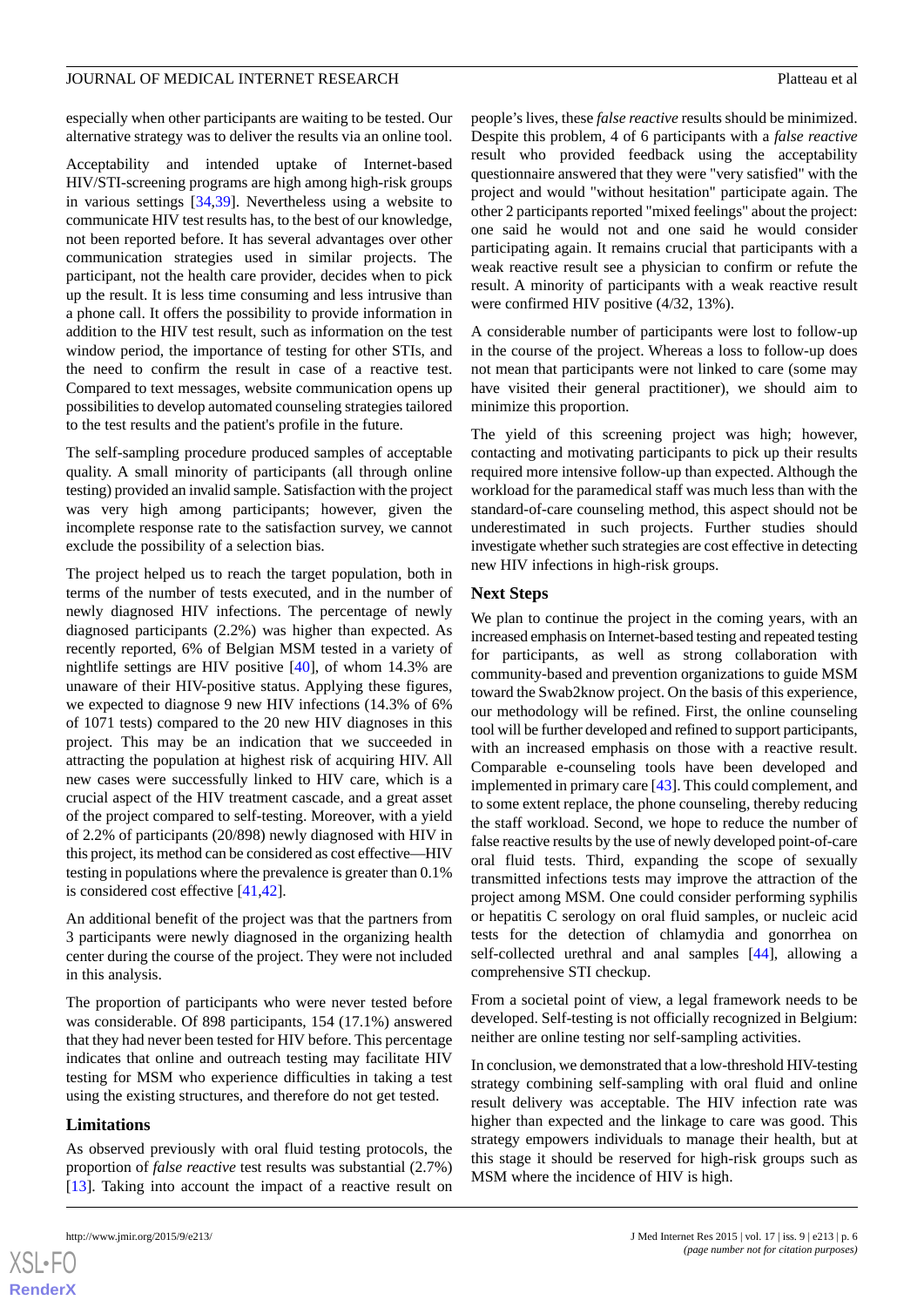# **Acknowledgments**

We would like to thank all participants and all collaborators and volunteers who joined the team during outreach activities. We want to thank all colleagues from Sensoa, Boysproject, and çavaria for their participation in the field work. We would like to thank Vera Van Boxel for database development and assistance. We would also like to thank our webmaster, Nico Van Aerde, as well as Marcel Wauters and his colleagues from All Directions for developing the website. We want to thank Inch Magazine for providing free advertisement space.

Finally, we want to thank the city of Antwerp for funding the project via a grant. Their input was only financial; there was no involvement in the content of the project, nor in the review or approval of this manuscript.

# **Conflicts of Interest**

<span id="page-6-6"></span>None declared.

# **Multimedia Appendix 1**

Baseline questionnaire filled in by all participants.

<span id="page-6-7"></span>[[JPG File, 680KB](https://jmir.org/api/download?alt_name=jmir_v17i9e213_app1.jpg&filename=c7dcd18bb983af39e4170c3cc6109372.jpg)-[Multimedia Appendix 1](https://jmir.org/api/download?alt_name=jmir_v17i9e213_app1.jpg&filename=c7dcd18bb983af39e4170c3cc6109372.jpg)]

# **Multimedia Appendix 2**

Full message that was communicated in the case of a strong reactive test result.

[[JPG File, 132KB](https://jmir.org/api/download?alt_name=jmir_v17i9e213_app2.jpg&filename=89f42139e1d8a77843a0cb6d9ff49d8c.jpg)-[Multimedia Appendix 2](https://jmir.org/api/download?alt_name=jmir_v17i9e213_app2.jpg&filename=89f42139e1d8a77843a0cb6d9ff49d8c.jpg)]

# **Multimedia Appendix 3**

Full message that was communicated in the case of a weak reactive test result.

[[JPG File, 114KB](https://jmir.org/api/download?alt_name=jmir_v17i9e213_app3.jpg&filename=16f96404eca07af4dc3fffd1eab7642c.jpg)-[Multimedia Appendix 3](https://jmir.org/api/download?alt_name=jmir_v17i9e213_app3.jpg&filename=16f96404eca07af4dc3fffd1eab7642c.jpg)]

# **Multimedia Appendix 4**

<span id="page-6-8"></span>Full message that was communicated in the case of a nonreactive test result.

[[JPG File, 125KB](https://jmir.org/api/download?alt_name=jmir_v17i9e213_app4.jpg&filename=0efddf777ebd0d941185caebe5263f42.jpg)-[Multimedia Appendix 4](https://jmir.org/api/download?alt_name=jmir_v17i9e213_app4.jpg&filename=0efddf777ebd0d941185caebe5263f42.jpg)]

# **Multimedia Appendix 5**

<span id="page-6-0"></span>Full message that was communicated in the case of an invalid test result.

#### [[JPG File, 76KB-Multimedia Appendix 5](https://jmir.org/api/download?alt_name=jmir_v17i9e213_app5.jpg&filename=85958bf57c51f10b617260418690838e.jpg)]

#### <span id="page-6-1"></span>**References**

- <span id="page-6-2"></span>1. European Centre for Disease PreventionControl, WHO Regional Office for Europe. HIV/AIDS Surveillance in Europe 2013. Stockholm, Sweden: European Centre for Disease Prevention and Control; 2014. URL[:http://ecdc.europa.eu/en/](http://ecdc.europa.eu/en/publications/Publications/hiv-aids-surveillance-report-Europe-2013.pdf) [publications/Publications/hiv-aids-surveillance-report-Europe-2013.pdf](http://ecdc.europa.eu/en/publications/Publications/hiv-aids-surveillance-report-Europe-2013.pdf) [accessed 2015-08-27] [[WebCite Cache ID](http://www.webcitation.org/
                                                6b6RmWdnG) [6b6RmWdnG\]](http://www.webcitation.org/
                                                6b6RmWdnG)
- <span id="page-6-3"></span>2. 90-90-90: An Ambitious Treatment Target to Help End the AIDS Epidemic. Geneva, Switzerland: Joint United Nations Programme on HIV/AIDS (UNAIDS); 2014. URL:[http://www.unaids.org/sites/default/files/media\\_asset/90-90-90\\_en\\_0.](http://www.unaids.org/sites/default/files/media_asset/90-90-90_en_0.pdf) [pdf](http://www.unaids.org/sites/default/files/media_asset/90-90-90_en_0.pdf) [accessed 2015-08-27] [[WebCite Cache ID 6b6S4dt3P\]](http://www.webcitation.org/
                                                6b6S4dt3P)
- <span id="page-6-4"></span>3. Cohen MS, Chen YQ, McCauley M, Gamble T, Hosseinipour MC, Kumarasamy N, HPTN 052 Study Team. Prevention of HIV-1 infection with early antiretroviral therapy. N Engl J Med 2011 Aug 11;365(6):493-505 [[FREE Full text](http://europepmc.org/abstract/MED/21767103)] [doi: [10.1056/NEJMoa1105243](http://dx.doi.org/10.1056/NEJMoa1105243)] [Medline: [21767103](http://www.ncbi.nlm.nih.gov/entrez/query.fcgi?cmd=Retrieve&db=PubMed&list_uids=21767103&dopt=Abstract)]
- <span id="page-6-5"></span>4. Fox J, White PJ, Macdonald N, Weber J, McClure M, Fidler S, et al. Reductions in HIV transmission risk behaviour following diagnosis of primary HIV infection: a cohort of high-risk men who have sex with men. HIV Med 2009 Aug;10(7):432-438. [doi: [10.1111/j.1468-1293.2009.00708.x](http://dx.doi.org/10.1111/j.1468-1293.2009.00708.x)] [Medline: [19459996\]](http://www.ncbi.nlm.nih.gov/entrez/query.fcgi?cmd=Retrieve&db=PubMed&list_uids=19459996&dopt=Abstract)
- 5. British HIV Association, British Association of Sexual Health and HIV, British Infection Society. UK National Guidelines for HIV Testing 2008. London, UK: British HIV Association; 2008 Sep. URL:[http://www.bhiva.org/documents/Guidelines/](http://www.bhiva.org/documents/Guidelines/Testing/GlinesHIVTest08.pdf) [Testing/GlinesHIVTest08.pdf](http://www.bhiva.org/documents/Guidelines/Testing/GlinesHIVTest08.pdf) [accessed 2015-02-06] [[WebCite Cache ID 6W8k8Fmh2](http://www.webcitation.org/
                                                6W8k8Fmh2)]
- 6. WHO Regional Office for Europe. Scaling Up HIV Testing and Counseling in the WHO European Region: As An Essential Component of Efforts to Achieve Universal Access to HIV Prevention, Treatment, Care and Support. Copenhagen, Denmark: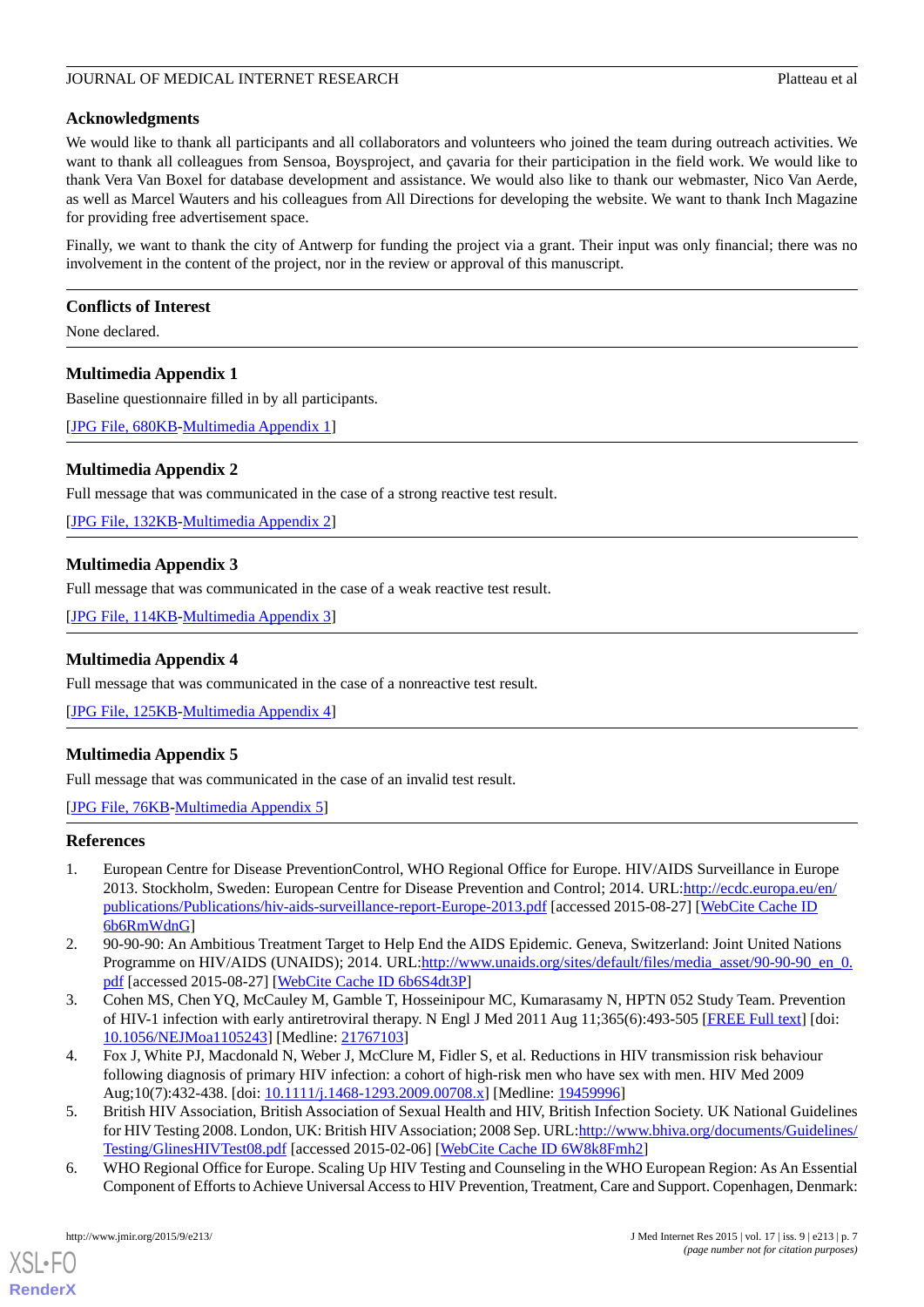World Health Organization Regional Office for Europe; 2010. URL[:http://www.euro.who.int/\\_\\_data/assets/pdf\\_file/0007/](http://www.euro.who.int/__data/assets/pdf_file/0007/85489/E93715.pdf?ua=1) [85489/E93715.pdf?ua=1](http://www.euro.who.int/__data/assets/pdf_file/0007/85489/E93715.pdf?ua=1) [accessed 2015-02-06] [[WebCite Cache ID 6W8kFbQHP\]](http://www.webcitation.org/
                                                6W8kFbQHP)

- <span id="page-7-0"></span>7. De Cock KM, Jaffe HW, Curran JW. The evolving epidemiology of HIV/AIDS. AIDS 2012 Jun 19;26(10):1205-1213. [doi: <u>[10.1097/QAD.0b013e328354622a](http://dx.doi.org/10.1097/QAD.0b013e328354622a)</u>] [Medline: [22706007](http://www.ncbi.nlm.nih.gov/entrez/query.fcgi?cmd=Retrieve&db=PubMed&list_uids=22706007&dopt=Abstract)]
- <span id="page-7-2"></span><span id="page-7-1"></span>8. Lee S, Sheon N. Responsibility and risk: accounts of reasons for seeking an HIV test. Sociol Health Illn 2008 Mar;30(2):167-181. [doi: [10.1111/j.1467-9566.2007.01038.x\]](http://dx.doi.org/10.1111/j.1467-9566.2007.01038.x) [Medline: [18290930](http://www.ncbi.nlm.nih.gov/entrez/query.fcgi?cmd=Retrieve&db=PubMed&list_uids=18290930&dopt=Abstract)]
- <span id="page-7-3"></span>9. Spielberg F, Kurth A, Gorbach PM, Goldbaum G. Moving from apprehension to action: HIV counseling and testing preferences in three at-risk populations. AIDS Educ Prev 2001 Dec;13(6):524-540. [Medline: [11791784\]](http://www.ncbi.nlm.nih.gov/entrez/query.fcgi?cmd=Retrieve&db=PubMed&list_uids=11791784&dopt=Abstract)
- <span id="page-7-4"></span>10. Chen MY, Bilardi JE, Lee D, Cummings R, Bush M, Fairley CK. Australian men who have sex with men prefer rapid oral HIV testing over conventional blood testing for HIV. Int J STD AIDS 2010 Jun;21(6):428-430. [doi: [10.1258/ijsa.2010.009552\]](http://dx.doi.org/10.1258/ijsa.2010.009552) [Medline: [20606224](http://www.ncbi.nlm.nih.gov/entrez/query.fcgi?cmd=Retrieve&db=PubMed&list_uids=20606224&dopt=Abstract)]
- <span id="page-7-5"></span>11. Fransen K, Vermoesen T, Beelaert G, Menten J, Hutse V, Wouters K, et al. Using conventional HIV tests on oral fluid. J Virol Methods 2013 Dec;194(1-2):46-51. [doi: [10.1016/j.jviromet.2013.08.004\]](http://dx.doi.org/10.1016/j.jviromet.2013.08.004) [Medline: [23969313\]](http://www.ncbi.nlm.nih.gov/entrez/query.fcgi?cmd=Retrieve&db=PubMed&list_uids=23969313&dopt=Abstract)
- <span id="page-7-6"></span>12. Debattista J, Bryson G, Roudenko N, Dwyer J, Kelly M, Hogan P, et al. Pilot of non-invasive (oral fluid) testing for HIV within a clinical setting. Sex Health 2007 Jun; 4(2): 105-109. [Medline: [17524288](http://www.ncbi.nlm.nih.gov/entrez/query.fcgi?cmd=Retrieve&db=PubMed&list_uids=17524288&dopt=Abstract)]
- <span id="page-7-7"></span>13. Pant PN, Balram B, Shivkumar S, Martinez-Cajas JL, Claessens C, Lambert G, et al. Head-to-head comparison of accuracy of a rapid point-of-care HIV test with oral versus whole-blood specimens: a systematic review and meta-analysis. Lancet Infect Dis 2012 May;12(5):373-380. [doi: [10.1016/S1473-3099\(11\)70368-1\]](http://dx.doi.org/10.1016/S1473-3099(11)70368-1) [Medline: [22277215](http://www.ncbi.nlm.nih.gov/entrez/query.fcgi?cmd=Retrieve&db=PubMed&list_uids=22277215&dopt=Abstract)]
- <span id="page-7-8"></span>14. Gennotte A, Semaille P, Ellis C, Necsoi C, Abdulatif M, Chellum N, et al. Feasibility and acceptability of HIV screening through the use of rapid tests by general practitioners in a Brussels area with a substantial African community. HIV Med 2013 Oct;14 Suppl 3:57-60. [doi: [10.1111/hiv.12061\]](http://dx.doi.org/10.1111/hiv.12061) [Medline: [24033907](http://www.ncbi.nlm.nih.gov/entrez/query.fcgi?cmd=Retrieve&db=PubMed&list_uids=24033907&dopt=Abstract)]
- <span id="page-7-9"></span>15. Gauthier R, Livrozet JM, Prevoteau du Clary F, Taulera O, Bouée S, Aubert JP, et al. Feasibility and acceptability of rapid HIV test screening (DEPIVIH) by French family physicians. Med Mal Infect 2012 Nov;42(11):553-560. [doi: [10.1016/j.medmal.2012.08.005\]](http://dx.doi.org/10.1016/j.medmal.2012.08.005) [Medline: [23026269\]](http://www.ncbi.nlm.nih.gov/entrez/query.fcgi?cmd=Retrieve&db=PubMed&list_uids=23026269&dopt=Abstract)
- <span id="page-7-10"></span>16. d'Almeida KW, Kierzek G, de Truchis P, Le Vu S, Pateron D, Renaud B, Emergency Department HIV-Screening Group. Modest public health impact of nontargeted human immunodeficiency virus screening in 29 emergency departments. Arch Intern Med 2012 Jan 9;172(1):12-20. [doi: [10.1001/archinternmed.2011.535](http://dx.doi.org/10.1001/archinternmed.2011.535)] [Medline: [22025095\]](http://www.ncbi.nlm.nih.gov/entrez/query.fcgi?cmd=Retrieve&db=PubMed&list_uids=22025095&dopt=Abstract)
- <span id="page-7-11"></span>17. Christopoulos KA, Schackman BR, Lee G, Green RA, Morrison EA. Results from a New York City emergency department rapid HIV testing program. J Acquir Immune Defic Syndr 2010 Mar;53(3):420-422 [\[FREE Full text\]](http://europepmc.org/abstract/MED/20190591) [doi: [10.1097/QAI.0b013e3181b7220f\]](http://dx.doi.org/10.1097/QAI.0b013e3181b7220f) [Medline: [20190591\]](http://www.ncbi.nlm.nih.gov/entrez/query.fcgi?cmd=Retrieve&db=PubMed&list_uids=20190591&dopt=Abstract)
- <span id="page-7-12"></span>18. Hutchinson MK, VanDevanter N, Phelan J, Malamud D, Vernillo A, Combellick J, et al. Feasibility of implementing rapid oral fluid HIV testing in an urban University Dental Clinic: a qualitative study. BMC Oral Health 2012;12:11 [[FREE Full](http://www.biomedcentral.com/1472-6831/12/11) [text](http://www.biomedcentral.com/1472-6831/12/11)] [doi: [10.1186/1472-6831-12-11\]](http://dx.doi.org/10.1186/1472-6831-12-11) [Medline: [22571324\]](http://www.ncbi.nlm.nih.gov/entrez/query.fcgi?cmd=Retrieve&db=PubMed&list_uids=22571324&dopt=Abstract)
- <span id="page-7-20"></span><span id="page-7-13"></span>19. Hutchinson AB, Branson BM, Kim A, Farnham PG. A meta-analysis of the effectiveness of alternative HIV counseling and testing methods to increase knowledge of HIV status. AIDS 2006 Aug 1;20(12):1597-1604. [doi: [10.1097/01.aids.0000238405.93249.16\]](http://dx.doi.org/10.1097/01.aids.0000238405.93249.16) [Medline: [16868440\]](http://www.ncbi.nlm.nih.gov/entrez/query.fcgi?cmd=Retrieve&db=PubMed&list_uids=16868440&dopt=Abstract)
- <span id="page-7-14"></span>20. Platteau T, Wouters K, Apers L, Avonts D, Nöstlinger C, Sergeant M, et al. Voluntary outreach counselling and testing for HIV and STI among men who have sex with men in Antwerp. Acta Clin Belg 2012;67(3):172-176. [doi: [10.1179/ACB.67.3.2062651\]](http://dx.doi.org/10.1179/ACB.67.3.2062651) [Medline: [22897064](http://www.ncbi.nlm.nih.gov/entrez/query.fcgi?cmd=Retrieve&db=PubMed&list_uids=22897064&dopt=Abstract)]
- 21. Bowles KE, Clark HA, Tai E, Sullivan PS, Song B, Tsang J, et al. Implementing rapid HIV testing in outreach and community settings: results from an advancing HIV prevention demonstration project conducted in seven U.S. cities. Public Health Rep 2008;123 Suppl 3:78-85 [\[FREE Full text\]](http://europepmc.org/abstract/MED/19172705) [Medline: [19172705](http://www.ncbi.nlm.nih.gov/entrez/query.fcgi?cmd=Retrieve&db=PubMed&list_uids=19172705&dopt=Abstract)]
- <span id="page-7-16"></span><span id="page-7-15"></span>22. Mayer KH, Ducharme R, Zaller ND, Chan PA, Case P, Abbott D, et al. Unprotected sex, underestimated risk, undiagnosed HIV and sexually transmitted diseases among men who have sex with men accessing testing services in a New England bathhouse. J Acquir Immune Defic Syndr 2012 Feb 1;59(2):194-198 [\[FREE Full text](http://europepmc.org/abstract/MED/22027871)] [doi: [10.1097/QAI.0b013e31823bbecf\]](http://dx.doi.org/10.1097/QAI.0b013e31823bbecf) [Medline: [22027871](http://www.ncbi.nlm.nih.gov/entrez/query.fcgi?cmd=Retrieve&db=PubMed&list_uids=22027871&dopt=Abstract)]
- <span id="page-7-17"></span>23. Manavi K, Williams G, Newton R. The uptake of HIV and syphilis testing in a nurse-delivered service during Gay Pride events. Int J STD AIDS 2012 Dec; 23(12): 887-889. [doi: 10.1258/ijsa. 2012.012023] [Medline: [23258830\]](http://www.ncbi.nlm.nih.gov/entrez/query.fcgi?cmd=Retrieve&db=PubMed&list_uids=23258830&dopt=Abstract)
- <span id="page-7-18"></span>24. Thornton AC, Delpech V, Kall MM, Nardone A. HIV testing in community settings in resource-rich countries: a systematic review of the evidence. HIV Med 2012 Aug;13(7):416-426. [doi: [10.1111/j.1468-1293.2012.00992.x](http://dx.doi.org/10.1111/j.1468-1293.2012.00992.x)] [Medline: [22413900\]](http://www.ncbi.nlm.nih.gov/entrez/query.fcgi?cmd=Retrieve&db=PubMed&list_uids=22413900&dopt=Abstract)
- <span id="page-7-19"></span>25. Champenois K, Le Gall JM, Jacquemin C, Jean S, Martin C, Rios L, et al. ANRS-COM'TEST: description of a community-based HIV testing intervention in non-medical settings for men who have sex with men. BMJ Open 2012;2(2):e000693 [\[FREE Full text](http://bmjopen.bmj.com/cgi/pmidlookup?view=long&pmid=22466158)] [doi: [10.1136/bmjopen-2011-000693\]](http://dx.doi.org/10.1136/bmjopen-2011-000693) [Medline: [22466158](http://www.ncbi.nlm.nih.gov/entrez/query.fcgi?cmd=Retrieve&db=PubMed&list_uids=22466158&dopt=Abstract)]
- 26. Meulbroek M, Ditzel E, Saz J, Taboada H, Pérez F, Pérez A, et al. BCN Checkpoint, a community-based centre for men who have sex with men in Barcelona, Catalonia, Spain, shows high efficiency in HIV detection and linkage to care. HIV Med 2013 Oct;14 Suppl 3:25-28. [doi: [10.1111/hiv.12054\]](http://dx.doi.org/10.1111/hiv.12054) [Medline: [24033899](http://www.ncbi.nlm.nih.gov/entrez/query.fcgi?cmd=Retrieve&db=PubMed&list_uids=24033899&dopt=Abstract)]
- 27. Gumy C, Jeannin A, Balthasar H, Huissoud T, Jobin V, Häusermann M, et al. Five-year monitoring of a gay-friendly voluntary counselling and testing facility in Switzerland: who got tested and why? BMC Public Health 2012;12:422 [\[FREE](http://www.biomedcentral.com/1471-2458/12/422) [Full text\]](http://www.biomedcentral.com/1471-2458/12/422) [doi: [10.1186/1471-2458-12-422\]](http://dx.doi.org/10.1186/1471-2458-12-422) [Medline: [22682345](http://www.ncbi.nlm.nih.gov/entrez/query.fcgi?cmd=Retrieve&db=PubMed&list_uids=22682345&dopt=Abstract)]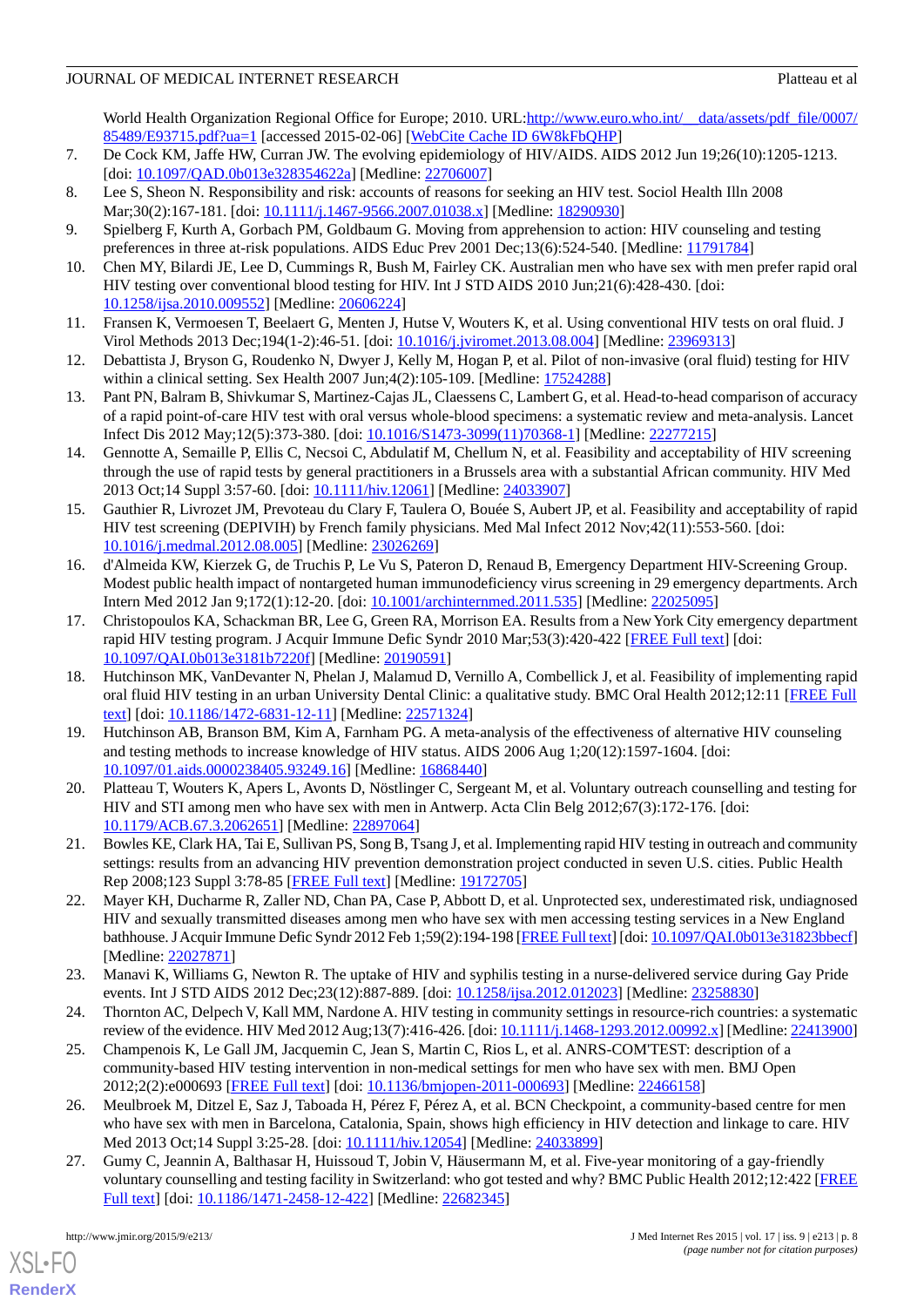- <span id="page-8-0"></span>28. Myers JE, El-Sadr WM, Zerbe A, Branson BM. Rapid HIV self-testing: long in coming but opportunities beckon. AIDS 2013 Jul 17;27(11):1687-1695. [doi: [10.1097/QAD.0b013e32835fd7a0\]](http://dx.doi.org/10.1097/QAD.0b013e32835fd7a0) [Medline: [23807269\]](http://www.ncbi.nlm.nih.gov/entrez/query.fcgi?cmd=Retrieve&db=PubMed&list_uids=23807269&dopt=Abstract)
- <span id="page-8-1"></span>29. OraQuick® In-Home HIV Test Summary of Safety and Effectiveness. Silver Spring, MD: US Food and Drug Adminstration; 2012 Jul. URL[:http://www.fda.gov/downloads/BiologicsBloodVaccines/BloodBloodProducts/ApprovedProducts/](http://www.fda.gov/downloads/BiologicsBloodVaccines/BloodBloodProducts/ApprovedProducts/PremarketApprovalsPMAs/UCM312534.pdf) [PremarketApprovalsPMAs/UCM312534.pdf](http://www.fda.gov/downloads/BiologicsBloodVaccines/BloodBloodProducts/ApprovedProducts/PremarketApprovalsPMAs/UCM312534.pdf) [accessed 2015-02-06] [[WebCite Cache ID 6W8kN7Q2o](http://www.webcitation.org/
                                                6W8kN7Q2o)]
- <span id="page-8-2"></span>30. US Food and Drug Administration, FDA Consumer Health Information. Silver Spring, MD: US Food and Drug Administration; 2014 Sep. First rapid home-use HIV kit approved for self-testingURL[:http://www.fda.gov/forconsumers/](http://www.fda.gov/forconsumers/consumerupdates/ucm310545.htm) [consumerupdates/ucm310545.htm](http://www.fda.gov/forconsumers/consumerupdates/ucm310545.htm) [accessed 2015-08-27] [\[WebCite Cache ID 6b641mP1V\]](http://www.webcitation.org/
                                                6b641mP1V)
- <span id="page-8-4"></span><span id="page-8-3"></span>31. Centers for Disease Control and Prevention (CDC). False-positive oral fluid rapid HIV tests--New York City, 2005-2008. MMWR Morb Mortal Wkly Rep 2008 Jun 20;57(24):660-665 [[FREE Full text](http://www.cdc.gov/mmwr/preview/mmwrhtml/mm5724a4.htm)] [Medline: [18566566\]](http://www.ncbi.nlm.nih.gov/entrez/query.fcgi?cmd=Retrieve&db=PubMed&list_uids=18566566&dopt=Abstract)
- <span id="page-8-5"></span>32. Pant PN, Sharma J, Shivkumar S, Pillay S, Vadnais C, Joseph L, et al. Supervised and unsupervised self-testing for HIV in high- and low-risk populations: a systematic review. PLoS Med 2013;10(4):e1001414 [[FREE Full text](http://dx.plos.org/10.1371/journal.pmed.1001414)] [doi: [10.1371/journal.pmed.1001414](http://dx.doi.org/10.1371/journal.pmed.1001414)] [Medline: [23565066](http://www.ncbi.nlm.nih.gov/entrez/query.fcgi?cmd=Retrieve&db=PubMed&list_uids=23565066&dopt=Abstract)]
- <span id="page-8-6"></span>33. Gilbert M, Hottes TS, Kerr T, Taylor D, Fairley CK, Lester R, et al. Factors associated with intention to use internet-based testing for sexually transmitted infections among men who have sex with men. J Med Internet Res 2013;15(11):e254 [\[FREE](http://www.jmir.org/2013/11/e254/) [Full text\]](http://www.jmir.org/2013/11/e254/) [doi: [10.2196/jmir.2888](http://dx.doi.org/10.2196/jmir.2888)] [Medline: [24240644\]](http://www.ncbi.nlm.nih.gov/entrez/query.fcgi?cmd=Retrieve&db=PubMed&list_uids=24240644&dopt=Abstract)
- <span id="page-8-8"></span><span id="page-8-7"></span>34. Hottes TS, Farrell J, Bondyra M, Haag D, Shoveller J, Gilbert M. Internet-based HIV and sexually transmitted infection testing in British Columbia, Canada: opinions and expectations of prospective clients. J Med Internet Res 2012;14(2):e41 [[FREE Full text](http://www.jmir.org/2012/2/e41/)] [doi: [10.2196/jmir.1948](http://dx.doi.org/10.2196/jmir.1948)] [Medline: [22394997](http://www.ncbi.nlm.nih.gov/entrez/query.fcgi?cmd=Retrieve&db=PubMed&list_uids=22394997&dopt=Abstract)]
- 35. Swab2know. URL:<https://www.swab2know.be/en/home.aspx>[accessed 2015-02-06] [[WebCite Cache ID 6W8jXBNBy\]](http://www.webcitation.org/
                                6W8jXBNBy)
- <span id="page-8-9"></span>36. Bio-Rad LL. Genscreen™ ULTRA HIV Ag-Ab: Sreening Kit for the Detection of HIV P24 Antigent and Antibodies to HIV-1 and HIV-2 in Human Serum/Plasma by Enzyme Immunoassay. Marnes-la-Coquette, France: Bio-Rad; 2010 Nov. URL[:http://www.bio-rad.com/webroot/web/pdf/inserts/CDG/en/883605\\_EN.pdf](http://www.bio-rad.com/webroot/web/pdf/inserts/CDG/en/883605_EN.pdf) [accessed 2015-02-06] [[WebCite Cache](http://www.webcitation.org/
                                                6W8kSPLgF) [ID 6W8kSPLgF\]](http://www.webcitation.org/
                                                6W8kSPLgF)
- <span id="page-8-11"></span><span id="page-8-10"></span>37. Myers JE, Bodach S, Cutler BH, Shepard CW, Philippou C, Branson BM. Acceptability of home self-tests for HIV in New York City, 2006. Am J Public Health 2014 Dec;104(12):e46-e48. [doi: [10.2105/AJPH.2014.302271](http://dx.doi.org/10.2105/AJPH.2014.302271)] [Medline: [25320885](http://www.ncbi.nlm.nih.gov/entrez/query.fcgi?cmd=Retrieve&db=PubMed&list_uids=25320885&dopt=Abstract)]
- 38. Brady M, Nardone A, Buenaventura E, Qureshi F, Edwardes D, Kelly P, et al. Home HIV sampling linked to national HIV testing campaigns: a novel approach to improve HIV diagnosis. HIV Med 2014;15(Supplement S3):7-8.
- <span id="page-8-12"></span>39. Zou H, Wu Z, Yu J, Li M, Ablimit M, Li F, et al. Internet-facilitated, voluntary counseling and testing (VCT) clinic-based HIV testing among men who have sex with men in China. PLoS One 2013;8(2):e51919 [\[FREE Full text\]](http://dx.plos.org/10.1371/journal.pone.0051919) [doi: [10.1371/journal.pone.0051919\]](http://dx.doi.org/10.1371/journal.pone.0051919) [Medline: [23418417](http://www.ncbi.nlm.nih.gov/entrez/query.fcgi?cmd=Retrieve&db=PubMed&list_uids=23418417&dopt=Abstract)]
- <span id="page-8-13"></span>40. Vanden Berghe W, Nostlinger C, Buvé A, Beelaert G, Fransen K, Laga M. A venue-based HIV prevalence and behavioural study among men who have sex with men in Antwerp and Ghent, Flanders, Belgium, October 2009 to March 2010. Euro Surveill 2011;16(28):1-8 [[FREE Full text](http://www.eurosurveillance.org/ViewArticle.aspx?ArticleId=19914)] [Medline: [21794222](http://www.ncbi.nlm.nih.gov/entrez/query.fcgi?cmd=Retrieve&db=PubMed&list_uids=21794222&dopt=Abstract)]
- <span id="page-8-15"></span><span id="page-8-14"></span>41. Sanders GD, Bayoumi AM, Sundaram V, Bilir SP, Neukermans CP, Rydzak CE, et al. Cost-effectiveness of screening for HIV in the era of highly active antiretroviral therapy. N Engl J Med 2005 Feb 10;352(6):570-585. [doi: [10.1056/NEJMsa042657](http://dx.doi.org/10.1056/NEJMsa042657)] [Medline: [15703422](http://www.ncbi.nlm.nih.gov/entrez/query.fcgi?cmd=Retrieve&db=PubMed&list_uids=15703422&dopt=Abstract)]
- <span id="page-8-16"></span>42. Walensky RP, Weinstein MC, Kimmel AD, Seage GR, Losina E, Sax PE, et al. Routine human immunodeficiency virus testing: an economic evaluation of current guidelines. Am J Med 2005 Mar;118(3):292-300. [doi: [10.1016/j.amjmed.2004.07.055\]](http://dx.doi.org/10.1016/j.amjmed.2004.07.055) [Medline: [15745728\]](http://www.ncbi.nlm.nih.gov/entrez/query.fcgi?cmd=Retrieve&db=PubMed&list_uids=15745728&dopt=Abstract)
- 43. Adamson SC, Bachman JW. Pilot study of providing online care in a primary care setting. Mayo Clin Proc 2010 Aug;85(8):704-710 [\[FREE Full text](http://europepmc.org/abstract/MED/20516427)] [doi: [10.4065/mcp.2010.0145](http://dx.doi.org/10.4065/mcp.2010.0145)] [Medline: [20516427](http://www.ncbi.nlm.nih.gov/entrez/query.fcgi?cmd=Retrieve&db=PubMed&list_uids=20516427&dopt=Abstract)]
- 44. Taylor D, Lunny C, Wong T, Gilbert M, Li N, Lester R, et al. Self-collected versus clinician-collected sampling for sexually transmitted infections: a systematic review and meta-analysis protocol. Syst Rev 2013;2:93 [[FREE Full text](http://www.systematicreviewsjournal.com/content/2//93)] [doi: [10.1186/2046-4053-2-93\]](http://dx.doi.org/10.1186/2046-4053-2-93) [Medline: [24112441\]](http://www.ncbi.nlm.nih.gov/entrez/query.fcgi?cmd=Retrieve&db=PubMed&list_uids=24112441&dopt=Abstract)

# **Abbreviations**

**ART:** antiretroviral therapy **ELISA:** enzyme-linked immunosorbent assay **FDA:** US Food and Drug Administration **IC:** informed consent **ITM:** Institute of Tropical Medicine **MSM:** men who have sex with men **SAM:** sub-Saharan African migrants **STI:** sexually transmitted infection **UNAIDS:** Joint United Nations Programme on HIV/AIDS